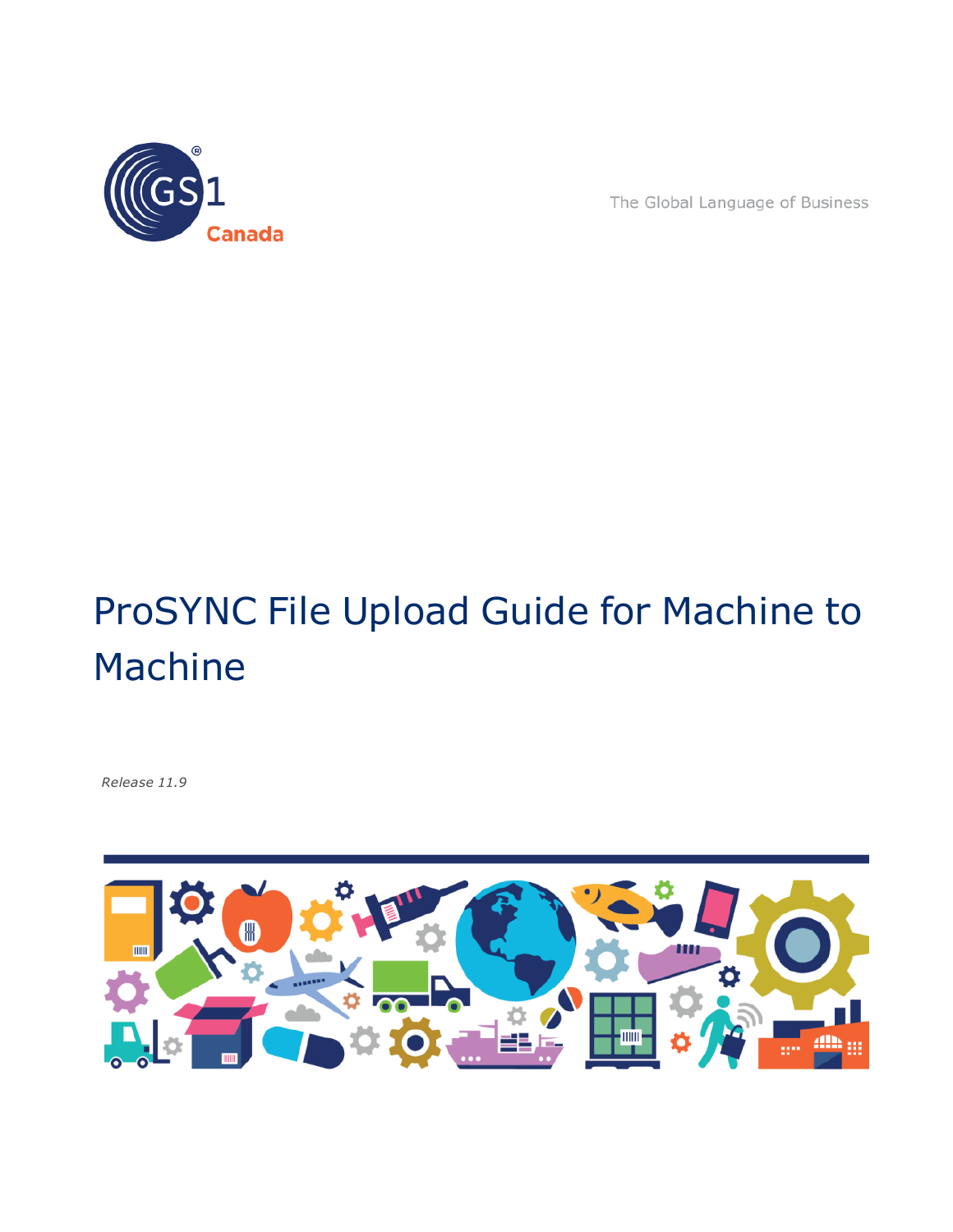ProSYNC File Upload Guide for Machine to Machine

The information contained in this document is privileged and confidential and may otherwise be exempt from disclosure under applicable law. It is intended solely for the entity with whom GS1 Canada has contracted for the purposes set forth in such contract. Use of the information in this document is for the designated recipient only and any dissemination, distribution or copying of this material by any entity other than the designated recipient is strictly prohibited without the express written consent of GS1 Canada.

If you obtain access to GS1 Canada information that is not intended for you, please notify GS1 Canada immediately.

Information in this document is subject to change without notice.

Product names mentioned herein may be trademarks and/or registered trademarks of their respective companies.

Published in Canada 2020-11

Copyright © 2020 GS1 Canada. All rights reserved.

GS1 Canada 1500 Don Mills Road, Suite 800 Toronto, Ontario, M3B 3K4 P 416.510.8039 P 1.800.567.7084 F 416.510.1916 E ECCnetsupport@gs1ca.org www.gs1ca.org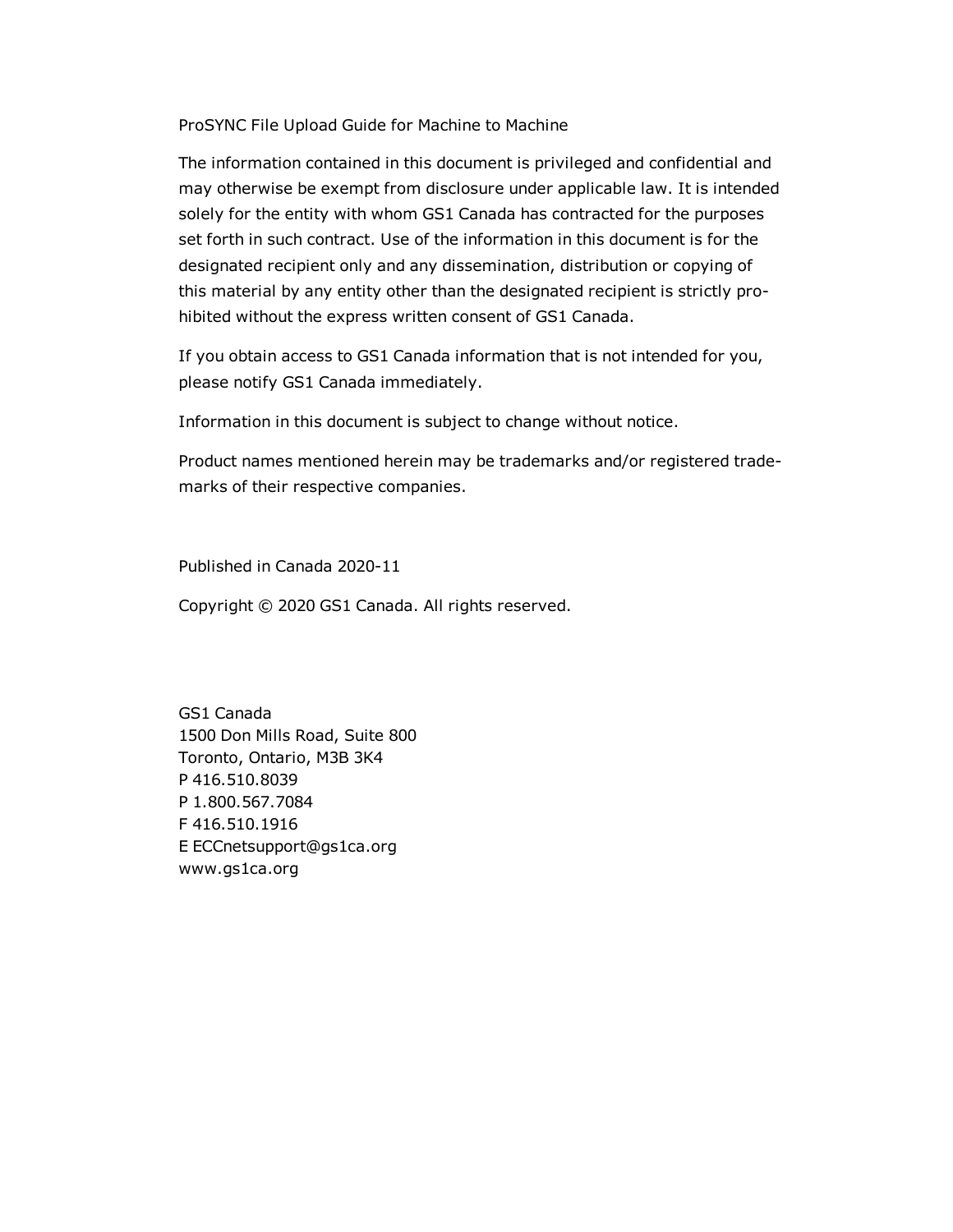## **Contents**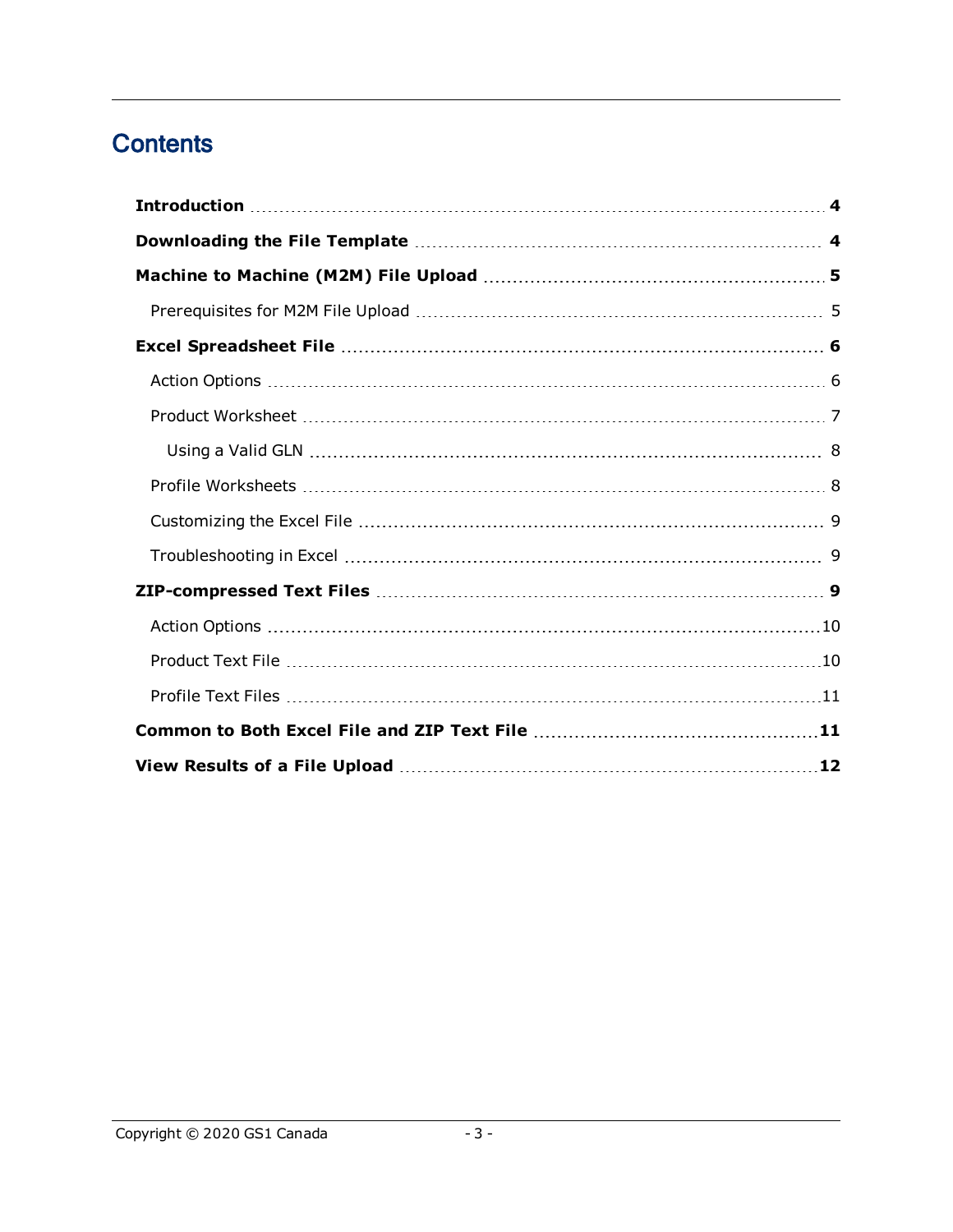

### <span id="page-3-0"></span>**Introduction**

This document describes how to upload product data to ProSYNC.

File Upload simplifies the data loading process for suppliers.

After you download and specify product attribute values to the file of your choice, there are two methods to upload data:

- **ProSYNC File Upload**
- Machine to Machine (M2M) File Upload

File upload supports the following file formats:

- **Excel Spreadsheet File**
- Zip-compressed Text Files

To use the Excel File Upload function, you must have Microsoft Excel version 2007 or higher installed on your local computer.

To start using File Upload, contact GS1 Canada and ask to have this feature turned on.

#### <span id="page-3-1"></span>**Downloading the File Template**

Read this chapter to learn about how to download the File Upload template in either Excel format or text format.

Steps:

1. Log in to ProSYNC [<www.eccnet.profilesys.ca>](http://www.eccnet.profilesys.ca/).

The ProSYNC workspace appears.

- 2. Select the File Upload tab.
- 3. Select the Product Attributes sub tab.

Step-by-step instructions appear to help you download the blank template in either Excel format or in text format.

- 4. For the Excel format, do the following:
	- a. Select the Excel format radio button and click Download. The file is downloaded.
	- b. Open the file from your download folder in Microsoft Excel.
	- c. Save the blank data template in an appropriate data folder and name the file according to your company's file naming conventions.
	- d. In the blank spreadsheet, select the Product tab.
	- e. In column A (Action), you must specify what action you want to take with the product described in the row.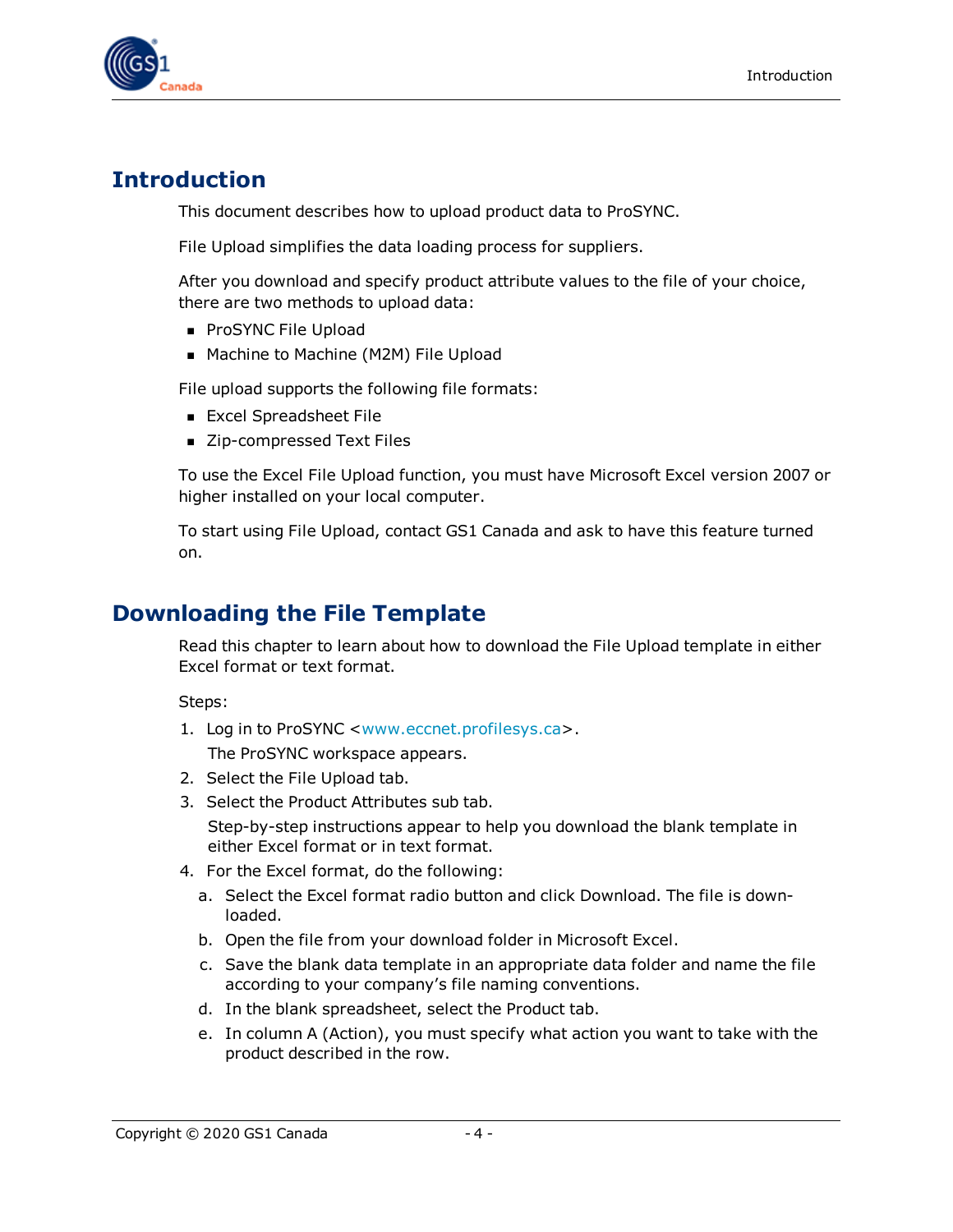

- f. Specify data values for all required attributes on all worksheets in the upload file.
- g. Save the Excel File Upload file.
- For a description of the Excel file, see "Excel Spreadsheet File" [\(page](#page-5-0) 6).
- 5. For the text format, do the following:
	- a. Select the text format radio button and click Download. The file is downloaded.
	- b. From the downloaded ZIP file, extract all text files to an appropriate data folder, according to your company's conventions.
	- c. In each text file, specify what action you want to take and specify data values for all required attributes.
	- d. Save each text file after you specify product data.
	- e. Save all ten text files to a ZIP file.

For a description of the ZIP text file, see "Zip-compressed Text Files" [\(page](#page-8-2) 9).

You are ready to upload your data file.

#### <span id="page-4-0"></span>**Machine to Machine (M2M) File Upload**

This upload method requires the use of a File Transfer Protocol (FTP) utility application. You are to provide a third-party utility that is in line with your company standards. You can use this FTP utility to upload data in either Excel format or ZIP text format.

In your FTP utility, open a connection to the GS1 Canada site and transfer the file. The amount of time this action takes depends on the size of the file.

After the file transfer is complete, the system processes the file automatically. If there are already files in the queue, then the system will process your file after all others are complete.

Optionally, you can log out of ECCnet Registry or ProSYNC while the file upload process is underway. For a large transfer of data (for example, over 1,000 GTINs with values for all attributes), the system process can take up to 50 minutes.

After the file data has been uploaded to the system, you receive an email notification. If you do not receive a notification for this action, contact your ProSYNC Administrator.

#### <span id="page-4-1"></span>**Prerequisites for M2M File Upload**

There are two prerequisites:

- Manual Approval must be turned off
- User must have "View Company Import" permission

For help with these functions, see your ProSYNC Administrator.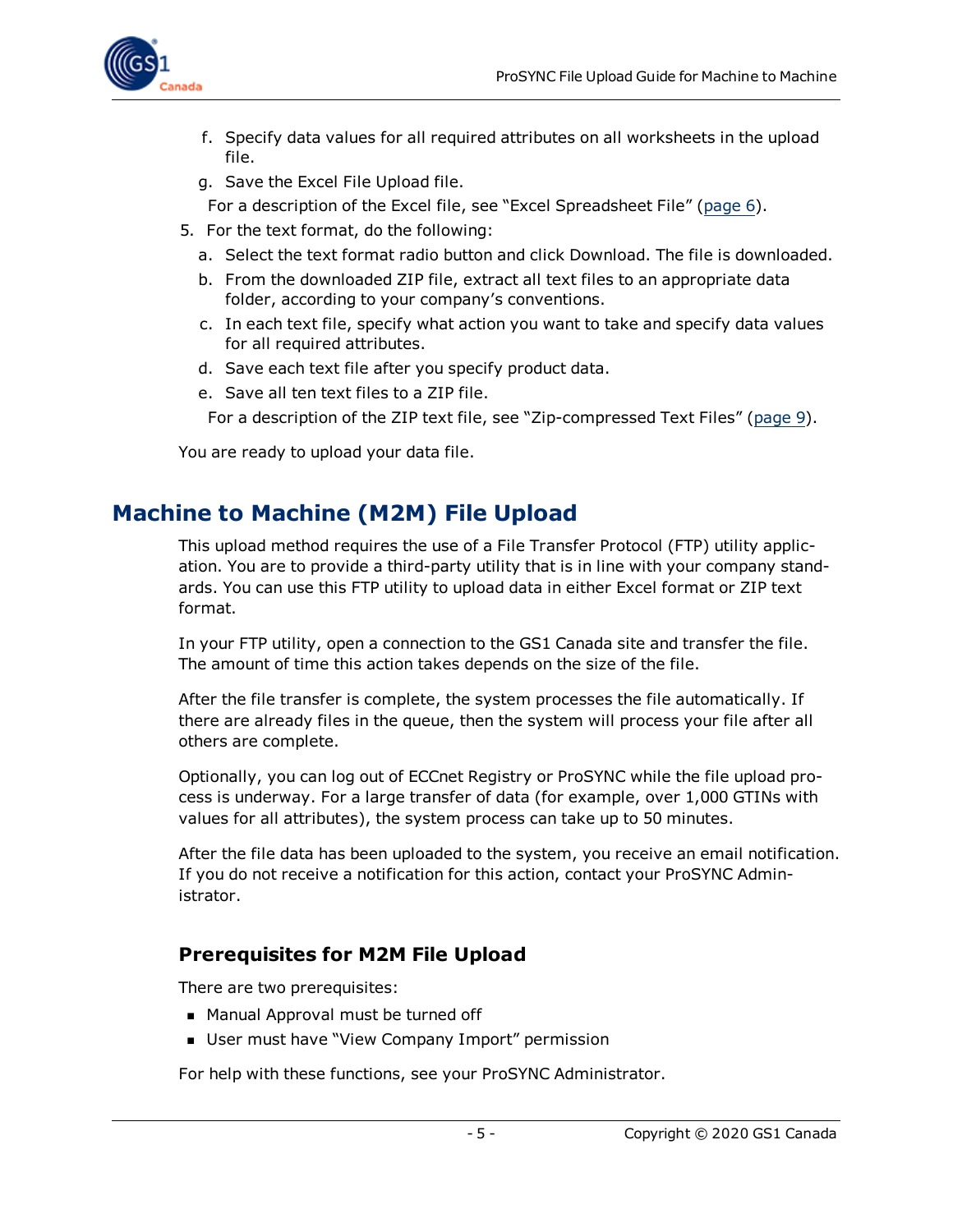

## <span id="page-5-0"></span>**Excel Spreadsheet File**

You must have Microsoft Excel version 2007 or higher installed on your local computer.

The upload file contains 13 worksheets. The names of the worksheets and a short description appear below:

 $\blacksquare$  Product – Contains key reference data and product information.

For a more detailed description of data in this worksheet, see "Product Worksheet" [\(page](#page-6-0) 7). For more information about Profiles see "Profile Worksheets" [\(page](#page-7-1) 8).

- **B** Selection Code Contains profile information. Define selection code details here and reuse the profile ID with Product data.
- <sup>n</sup> Import Classification Define import classification code details here and reuse the profile ID with Product data.
- <sup>n</sup> Legal Contains profile information. Define the legal details (tax, advertising, discount rules, etc.) here and reuse the profile ID with Product data.
- **Product Certification Define product certification details here and reuse the pro**file ID with Product data.
- Manufacturer Contains profile information. Define the manufacturer details here and reuse the profile ID with Product data.
- $\blacksquare$  Shipping Contains profile information. Define the shipping details here and reuse the profile ID with Product data.
- **Drug Product Information Contains profile information. Define the drug product** details here and reuse the profile ID with Product data.
- $\blacksquare$  Product Contents Indicate packaging hierarchy structure and how GTINs are linked.
- **n** Ingredients List Specify details around ingredients for each GTIN.
- <sup>n</sup> Peg Measurement Indicate multiple peg location and size measurements per GTIN.
- **n** Retail Price On Trade Item Indicate multiple currency values per GTIN. Only CAD (Canada Dollars) and USD (United States Dollars) are supported at this time.
- Lowes Related Product Info Indicate additional product information required as per Lowe's requirements. Maximum of 25 iterations of this attribute is allowed.

#### <span id="page-5-1"></span>**Action Options**

In the Product tab of the Excel spreadsheet you must specify what action you plan to take with the GTIN.

Options are: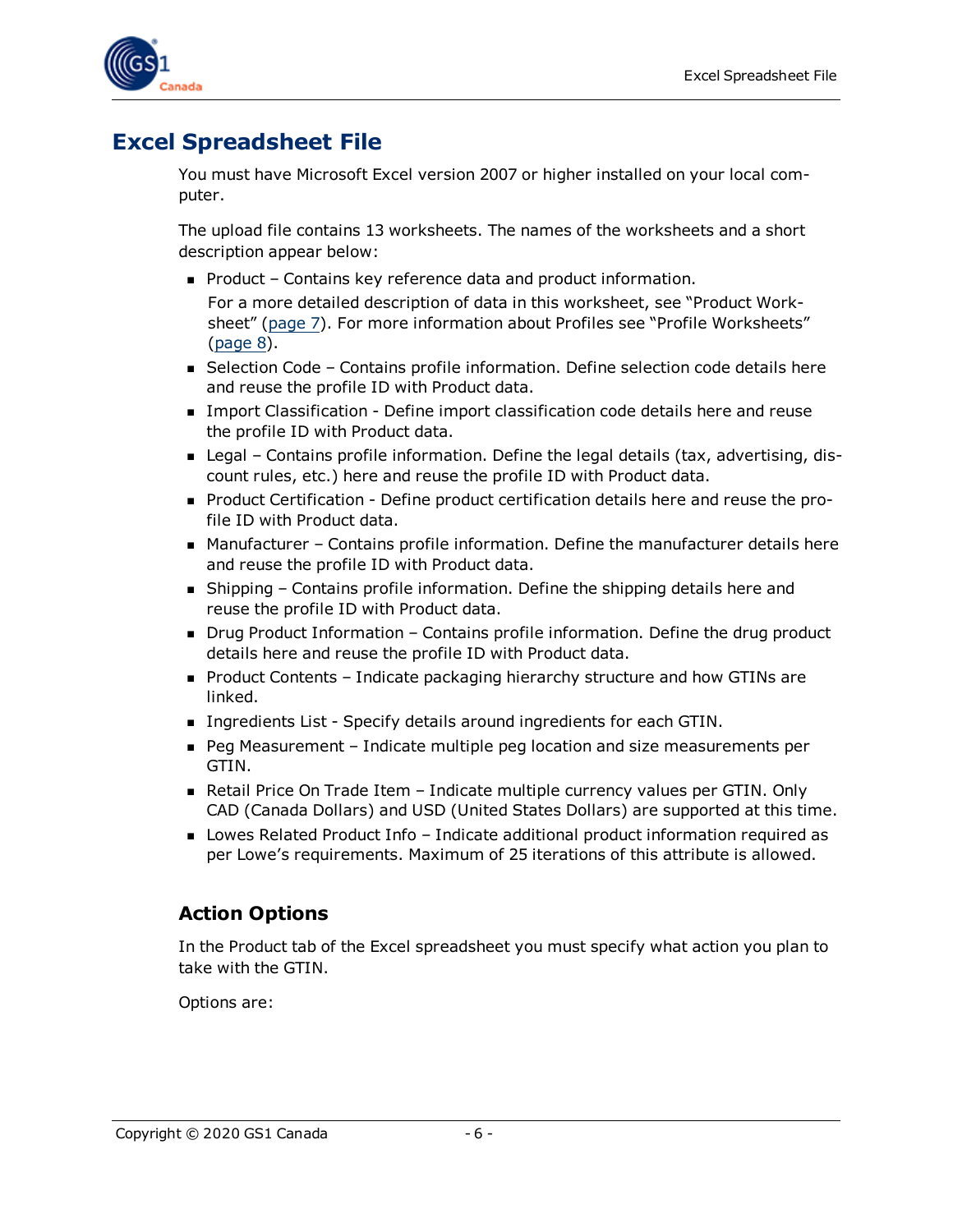

- $\blacksquare$  Add Product is new to the system.
- Update Revise an existing GTIN record. All values including blank values for all fields in the File Upload file are updated in the system.
- Partial Update Revise an existing GTIN record. In the File Upload file, only fields that contain values are updated in the system.
- Delete Remove GTIN from your product catalogue.

#### <span id="page-6-0"></span>**Product Worksheet**

This is the main worksheet for product attributes.

There are three column headers:

- Row  $1$  Groups columns into sets
- $\blacksquare$  Row 2 Contains some information about the attribute
- Row  $3$  Contains attribute names

To specify values for attributes, start with row four. Use one row per GTIN.

The Product worksheet is grouped into the following sets of columns:

- Action For each GTIN, you must specify a value in the Action column. For example, you can add one GTIN, update another and delete a third using the same file in a single upload transaction.
- $\blacksquare$  Key GLN and GTIN identifiers
- Profiles These values are specific to File Upload
- Core Product Information
- **Product Information**
- **Dramarked Inner**
- **n** Marketing Information
- Marketing Information Product Certifications
- Marketing Information Product Claims
- Allergen
- **Nutrition Information**
- **Deap** Other Information
- **n** Hardlines
- **Rx Information**
- **n** Medical Surgical
- **n** Lowe's

For product attribute descriptions, see the ECCnet Registry [Attribute](https://www.gs1ca.org/files/ECCnet_Registry_Attributes_Guide.xlsx) Guide <https://www.gs1ca.org/files/ECCnet\_Registry\_Attributes\_Guide.xlsx>.

Values in the Profiles group are specific to File Upload. Use profile ID values from various profile worksheets. For more information, see "Profile Worksheets" [\(page](#page-7-1) 8).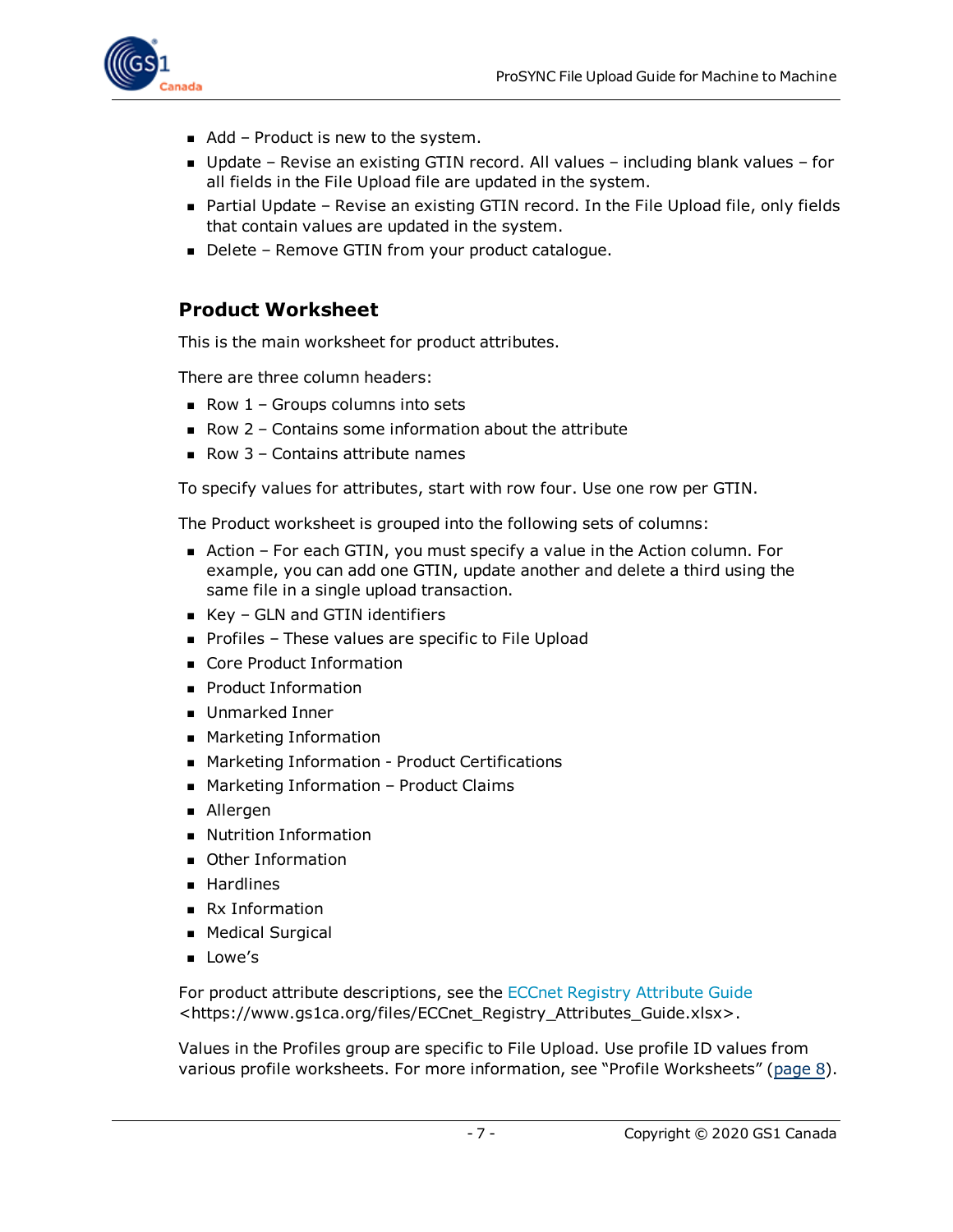

To specify attribute values, type or paste the value into the cell under the attribute name. Note that when you specify a code value, you must specify it in the correct format. For example, when you are specifying a unit of measure (UOM) value of "grams", you must specify it the way that it appears on the user interface; "gr" or "GR" (not case sensitive) not "gram" or "grams".

For a description of code list values, see the ECCnet Registry [Attribute](https://www.gs1ca.org/files/ECCnet_Registry_Attributes_Guide.xlsx) Guide <https://www.gs1ca.org/files/ECCnet\_Registry\_Attributes\_Guide.xlsx>.

#### <span id="page-7-0"></span>**Using a Valid GLN**

In the Product worksheet, you must specify a Global Location Number (GLN) that is valid for the file upload process. If your company uses multiple GLNs, only one of them is valid for this process.

To locate the valid GLN:

- 1. In the ProSYNC workspace, select the Company tab.
	- The company name appears.
- 2. Click the company name. The General Information area appears, showing two sub tabs.

In the Core sub tab, near the bottom of the page, use UCC Global Location Identifier.

#### <span id="page-7-1"></span>**Profile Worksheets**

The purpose of Profiles is to reduce the amount of work when describing product information. For example, if you have a number of products produced by the same manufacturer, you can specify the manufacturer's profile ID for each GTIN, instead of specifying the manufacturer's name, address, GLN and invoicing information each time.

When you specify a profile ID, the system reads the ID and pulls information from the appropriate profile worksheet. Spreadsheet profile attribute reference values are used only when uploading data from the Excel spreadsheet. These references are not stored in the ProSYNC database.

The Profile worksheets are:

- Selection code Mandatory in ECCnet for all new products
- **n** Import Classification Optional
- Legal Optional
- **Product Certification Optional**
- Manufacturer Optional
- **n** Shipping Optional
- Drug Product Information Optional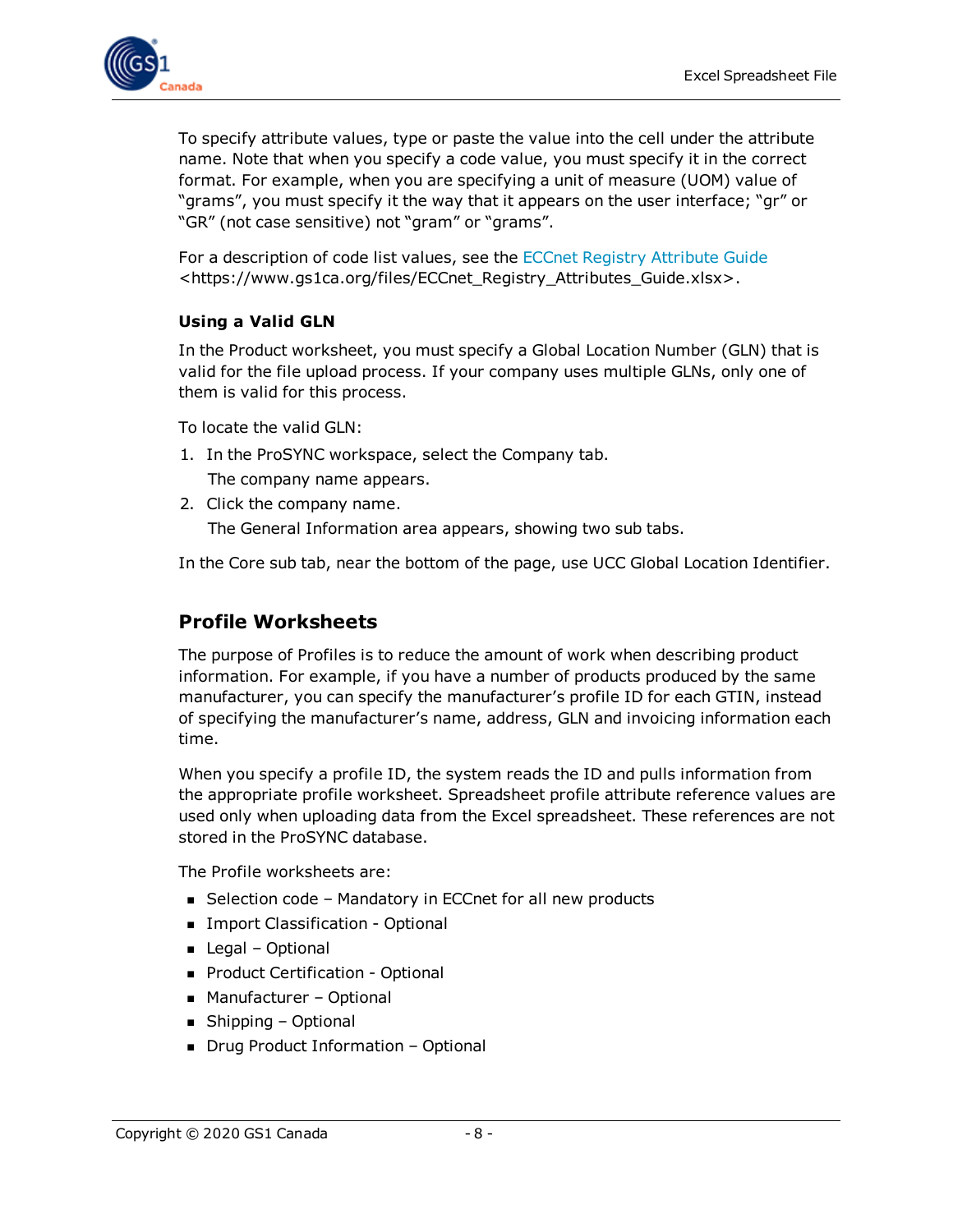

In each case, if you are specifying a profile ID in the Product worksheet, you must also select Add for that profile ID in the appropriate Profile worksheet.

#### <span id="page-8-0"></span>**Customizing the Excel File**

You can revise the Excel file to suit your unique business application or to simplify the appearance of the spreadsheet.

What you cannot change:

- **n** Attribute names that appear in row three (light blue colour)
- Worksheet tab names
- Data format for any cell

What you can change:

- Delete columns in any worksheet, as long as the attribute is not mandatory or is not dependent on another attribute value.
- Change the order of columns in any worksheet.
- Delete any worksheet.

Caution: If you delete a worksheet, make sure that it is not needed for linking products in a packaging hierarchy or for a profile that is referenced in the Product tab.

#### <span id="page-8-1"></span>**Troubleshooting in Excel**

**Issue**: Cannot paste formulas or comments when copying cell contents from one Excel workbook to another Excel workbook.

**Description**: If you try to copy from one Excel workbook to another workbook that is open in a separate instance of Excel, the Paste Special function behaves differently than copying from one workbook to another workbook in the same instance of Excel.

The different behaviour of the Paste Special function in this case is a known issue for Microsoft Excel [<https://support.microsoft.com/en-us/kb/917637>](https://support.microsoft.com/en-us/kb/917637).

**Workaround**: Open the two workbooks in the same instance of Excel. With one workbook open, use the Open dialogue box within Excel to open the second workbook.

#### <span id="page-8-2"></span>**ZIP-compressed Text Files**

The ZIP file contains 13 text files. The data elements in these files are delimiter separated using a vertical bar character (|).

The file names and a short description appear below: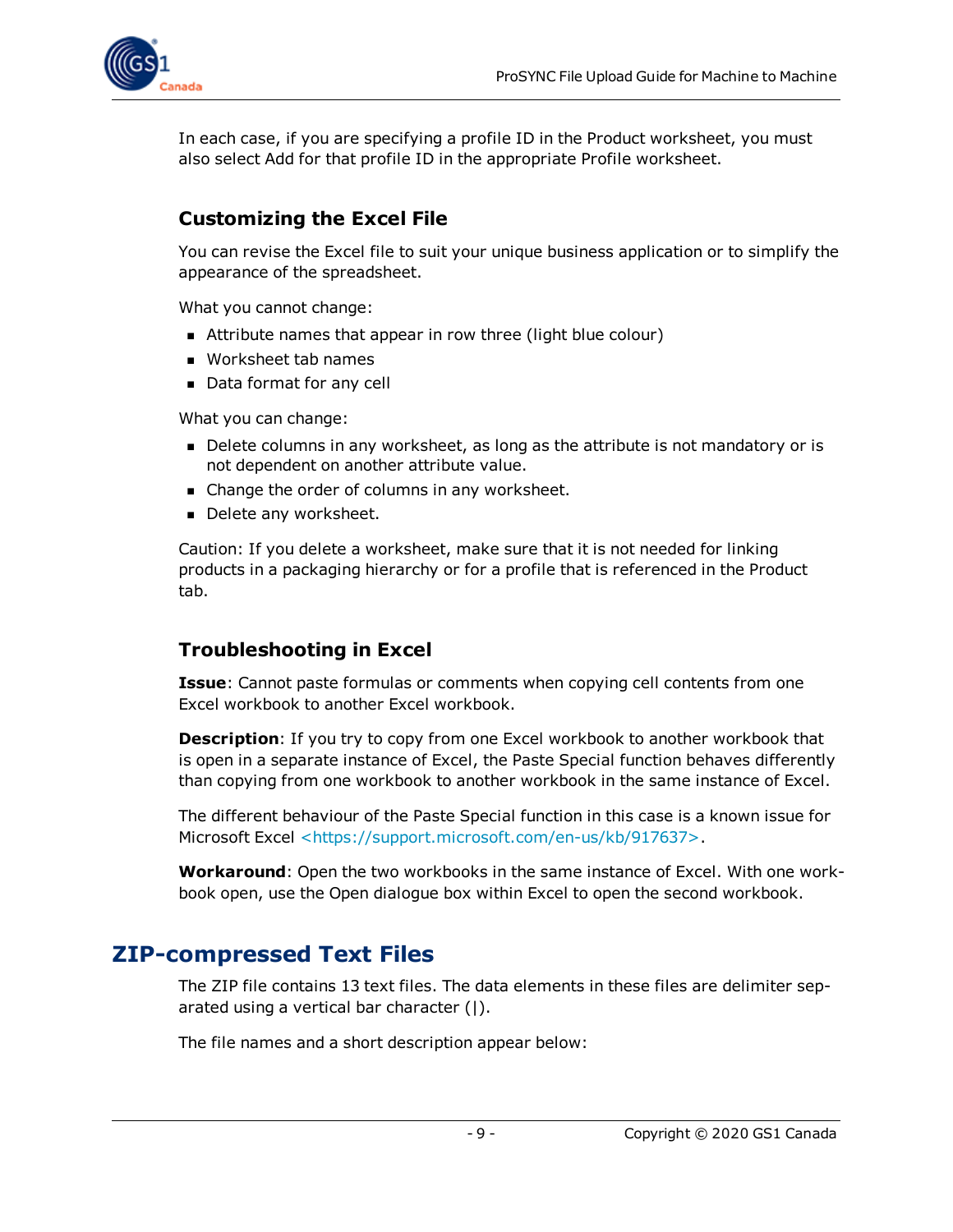

- FileUpload\_Product.txt Contains key reference data and product information. For a more detailed description of data in this file, see "Product Text File" ([page](#page-9-1) [10\)](#page-9-1). For more information about Profiles see "Profile Text Files" ([page](#page-10-0) 11).
- <sup>n</sup> FileUpload\_ProductLine.txt Contains profile information. Define selection code details here and reuse the profile ID with Product data.
- FileUpload\_ImportClassification.txt Define import classification code details here and reuse the profile ID with Product data.
- FileUpload\_Legal.txt Contains profile information. Define the legal details (tax, advertising, discount rules, etc.) here and reuse the profile ID with Product data.
- FileUpload\_ProductCertification.txt Define product certification details here and reuse the profile ID with Product data.
- FileUpload\_Manufacturer.txt Contains profile information. Define the manufacturer details here and reuse the profile ID with Product data.
- FileUpload\_Shipping.txt Contains profile information. Define the shipping details here and reuse the profile ID with Product data.
- FileUpload\_DrugProductInformation.txt Contains profile information. Define the drug product details here and reuse the profile ID with Product data.
- FileUpload\_ProductContents.txt Indicate packaging hierarchy structure and how GTINs are linked.
- FileUpload\_IngredientsList.txt Specify details around ingredients for each GTIN.
- FileUpload\_PegMeasurement.txt Indicate multiple peg location and size measurements per GTIN.
- FileUpload\_RetailPriceOnTradeItem.txt Indicate multiple currency values per GTIN. Only CAD (Canada Dollars) and USD (United States Dollars) are supported at this time.
- FileUpload\_LowesRelatedProductInfo.txt Indicate additional product information required as per Lowe's requirements. Maximum of 25 iterations of this attribute is allowed.

#### <span id="page-9-0"></span>**Action Options**

In the Product text file you must specify what action you plan to take with the GTIN.

Options are:

- $\blacksquare$  Add Product is new to the system.
- $\blacksquare$  Update Revise an existing GTIN record. All values including blank values for all fields in the File Upload file are updated in the system.
- **n** Partial Update Revise an existing GTIN record. In the File Upload file, only fields that contain values are updated in the system.
- Delete Remove GTIN from your product catalogue.

#### <span id="page-9-1"></span>**Product Text File**

This is the main text file for product attributes.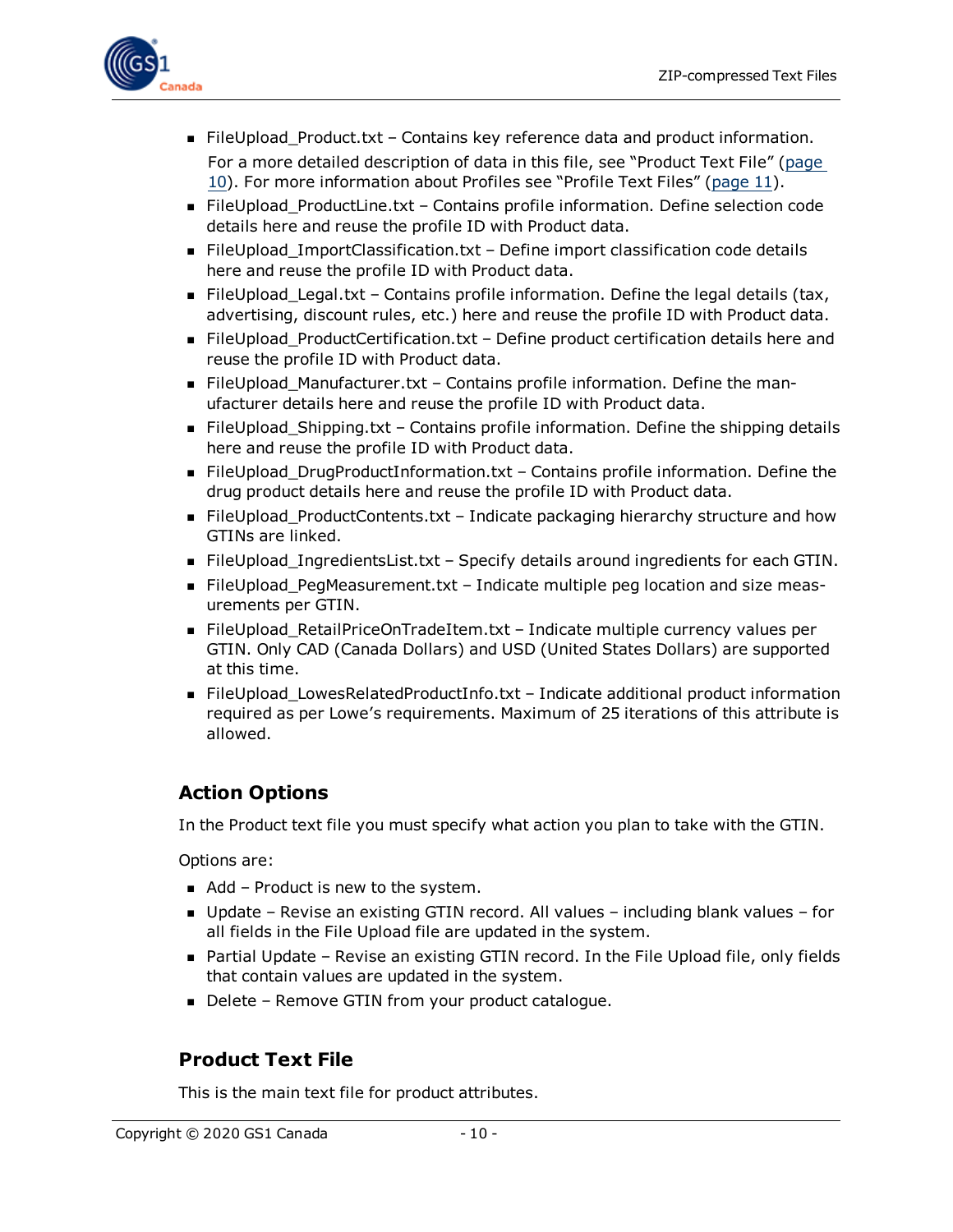

For product attribute descriptions, see the *ECCnet Registry Attribute Guide* on the ECCnet Registry Technical [Documents](https://www.gs1ca.org/apps/eccnet/documents.asp) page.

Values in the Profiles group of text files are specific to File Upload. Use profile ID values from various profile text files. For more information, see "Profile Text Files".

#### <span id="page-10-0"></span>**Profile Text Files**

The purpose of Profiles is to reduce the amount of work when describing product information. For example, if you have a number of products produced by the same manufacturer, you can specify the manufacturer's profile ID for each GTIN, instead of specifying the manufacturer's name, address, GLN and invoicing information each time.

When you specify a profile ID, the system reads the ID and pulls information from the appropriate profile text file. Text file profile attribute reference values are used only when uploading data from zip-compressed text files. These references are not stored in the ProSYNC database.

The Profile text files are:

- FileUpload\_ProductLine.txt Mandatory in ECCnet for all new products.
- FileUpload\_ImportClassification.txt Optional
- FileUpload\_Legal.txt Optional
- FileUpload\_ProductCertification Optional
- FileUpload\_Manufacturer.txt Optional
- FileUpload\_Shipping.txt Optional
- FileUpload\_DrugProductInformation.txt Optional

In each case, if you are specifying a profile ID in the Product text file, you must also specify *Add* for that profile ID in the appropriate Profile text file.

#### <span id="page-10-1"></span>**Common to Both Excel File and ZIP Text File**

When you want to perform an action on a GTIN, you must specify the action as one of the mandatory field values. You can specify one of the following:

- <sup>n</sup> Add
- **n** Update
- **Partial Update**
- <sup>n</sup> Delete

To add or update a GTIN, this list shows the minimum set of mandatory attributes required to identify and process a product: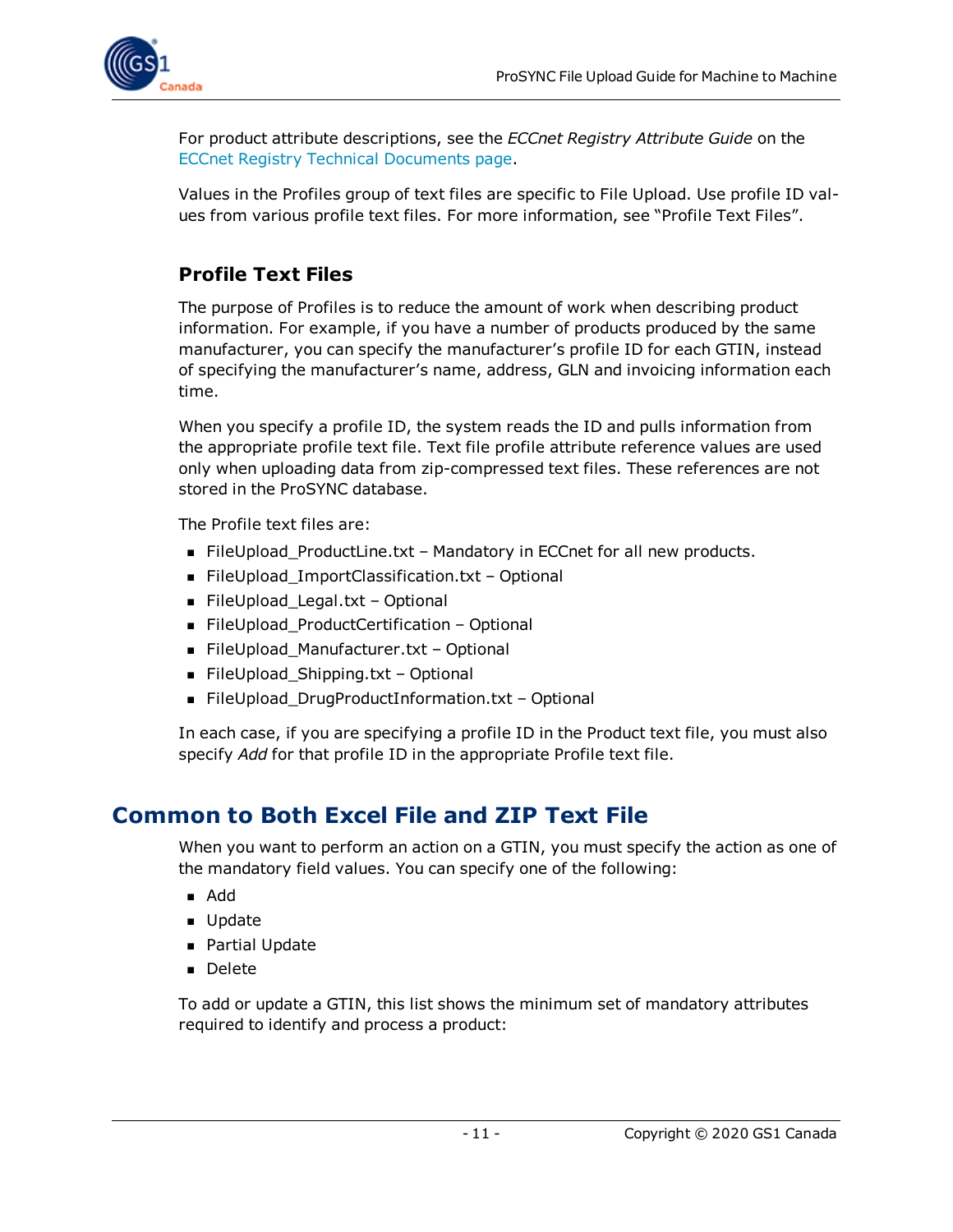

- <sup>n</sup> GLN
- <sup>n</sup> GTIN
- **g** GTIN Type
- Channels of Distribution
- English Short Description
- **ECCnet Classification**
- Total Units (if hierarchy is loaded)

For example, to update product attributes, in Action, specify Update. You must identify the product using the minimum set of attributes above and then specify all other appropriate attribute values.

To partially update a GTIN, you must state the Action, and the following attributes are mandatory:

- <sup>n</sup> GLN
- $\blacksquare$  GTIN
- $\blacksquare$  GTIN Type

To delete a GTIN, you must state the Action, and the mandatory attribute values are: GLN and GTIN.

## <span id="page-11-0"></span>**View Results of a File Upload**

To view results of the upload, including any validation errors, in ProSYNC do the following:

- 1. Select the Reports tab.
- 2. Click your company name. The Audit Trail page appears.
- 3. In From Date and To Date, specify the start and end of a range of dates.
- 4. In Report Type, specify "File Upload Report".
- 5. To reduce the size of the report, in Status, select a status value.

The report will show only those events with the selected status value.

6. Click Go.

The report appears in the lower part of the page, similar to the example in the picture below.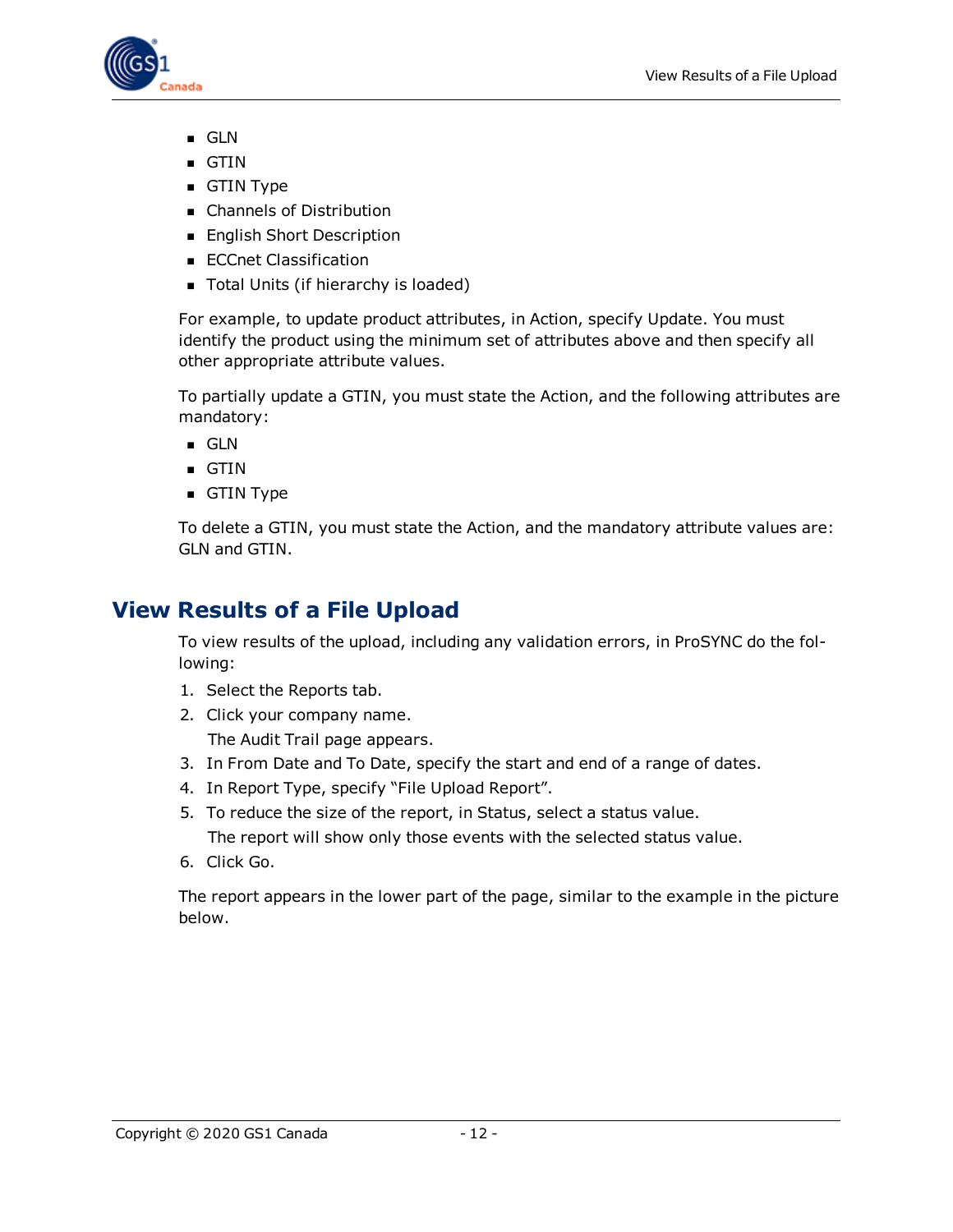

| <b>Time</b>         | <b>Description</b>                             | <b>User</b>         | <b>Status/Severity</b> |
|---------------------|------------------------------------------------|---------------------|------------------------|
| 05/14/2014 11:06 AM | E Batch Processor - Response Manager           | <b>BatchProcess</b> | <b>SUCCESS</b>         |
| 05/13/2014 10:06 AM | E Audit GDSN Export - 1172                     | <b>BatchProcess</b> | <b>SUCCESS</b>         |
| 05/08/2014 1:51 PM  | E Batch Processor - Response Manager           | <b>BatchProcess</b> | <b>SUCCESS</b>         |
| 05/02/2014 2:50 PM  | F File Upload Report - 1172                    | Kate                | <b>SUCCESS</b>         |
| 05/02/2014 2:42 PM  | H Marketing and Nutrition Export - 1172        | <b>BatchProcess</b> | <b>SUCCESS</b>         |
| 05/02/2014 2:41 PM  | E File Upload Report - 1172                    | Kate                | <b>SUCCESS</b>         |
| 05/02/2014 2:40 PM  | E File Upload Report - 1172                    | Kate                | <b>FAILED</b>          |
| 05/02/2014 2:17 PM  | <b>H</b> Marketing and Nutrition Export - 1172 | <b>BatchProcess</b> | <b>SUCCESS</b>         |
| 05/02/2014 1:59 PM  | E File Upload Report - 1172                    | Kate                | <b>SUCCESS</b>         |
| 05/02/2014 10:28 AM | E File Upload Report - 1172                    | Kate                | <b>SUCCESS</b>         |
| 05/02/2014 10:22 AM | El File Upload Report - 1172                   | Kate                | <b>SUCCESS</b>         |
| 05/02/2014 10:22 AM | E File Upload Report - 1172                    | Kate                | <b>FAILED</b>          |
| 05/02/2014 10:22 AM | El File Upload Report - 1172                   | Kate                | <b>SUCCESS</b>         |

The File Upload Report shows a status for each time you perform a File Upload. Status values are:

- Success Upload is complete with no errors.
- <sup>n</sup> Active Upload is in progress. For a current assessment of upload status, press F5 to refresh the page.
- Failed Upload process has failed due to issues with file format.
- <sup>n</sup> Errors Upload is complete. Some data might be saved with errors and some data might not be saved because mandatory attribute values are missing. To view details of these errors, expand the upload report Description.